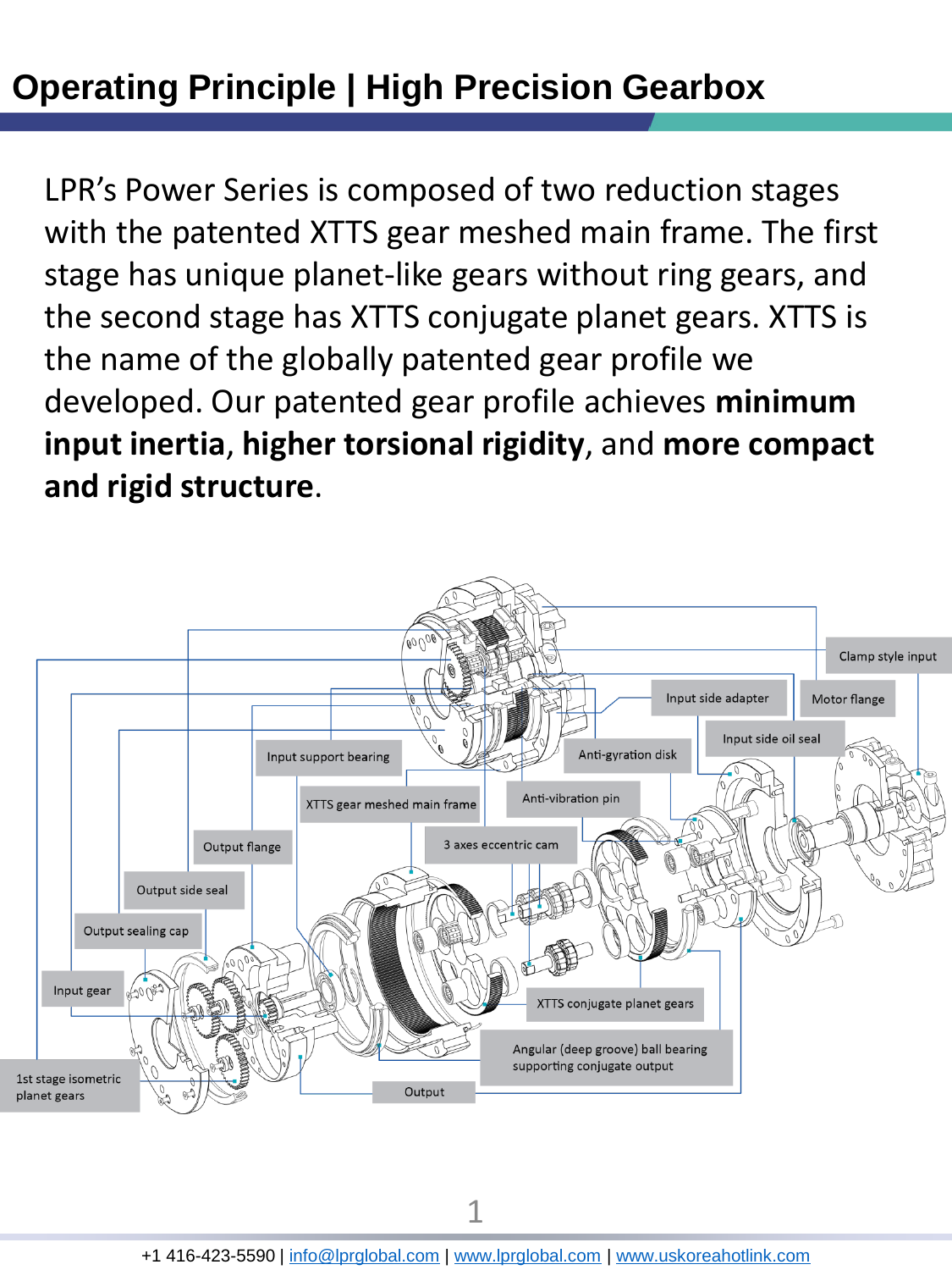## **Operating Principle | High Precision Gearbox**

When input is given to the sun gear in the first stage, the force is relayed to the planet gears. However, Power Series is different from other conventional gearboxes as the reaction force, which moves the planet gears to rotate around the sun gear, comes from



the ring gear in the second stage, not in the first stage. The planet gears in the first stage are coupled with the eccentric cams in the second stage.

The XTTS gears in the second stage perform **trochoidal motion** at the area where the ring gears and conjugate planet gears are in full mesh. This is due to the contact between the ring gears and conjugate planet gears as well as the motion in the 3 axes eccentric cams, which is driven by the rotation of the planet gears in the first stage.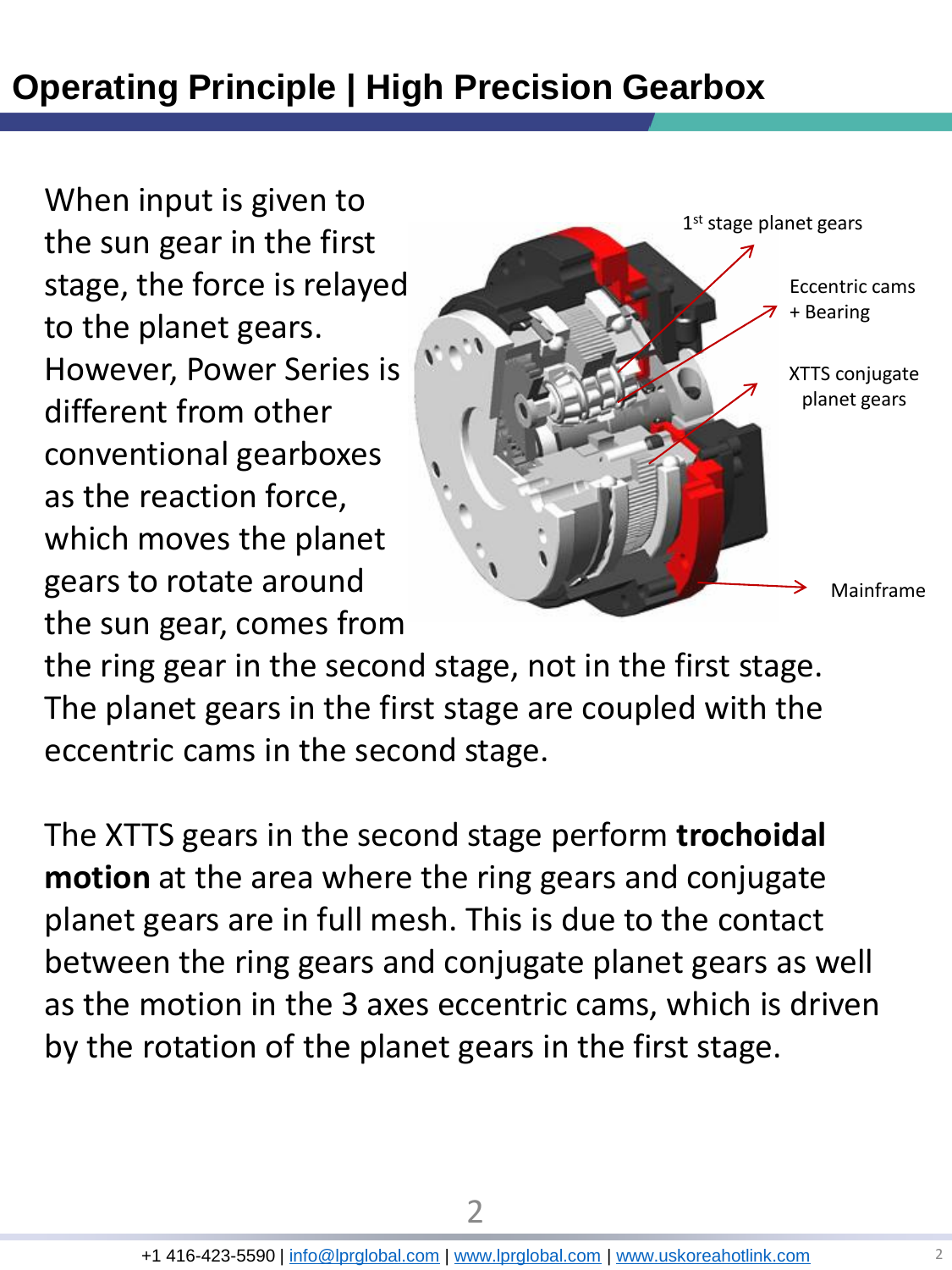## **Operating Principle | High Precision Gearbox**

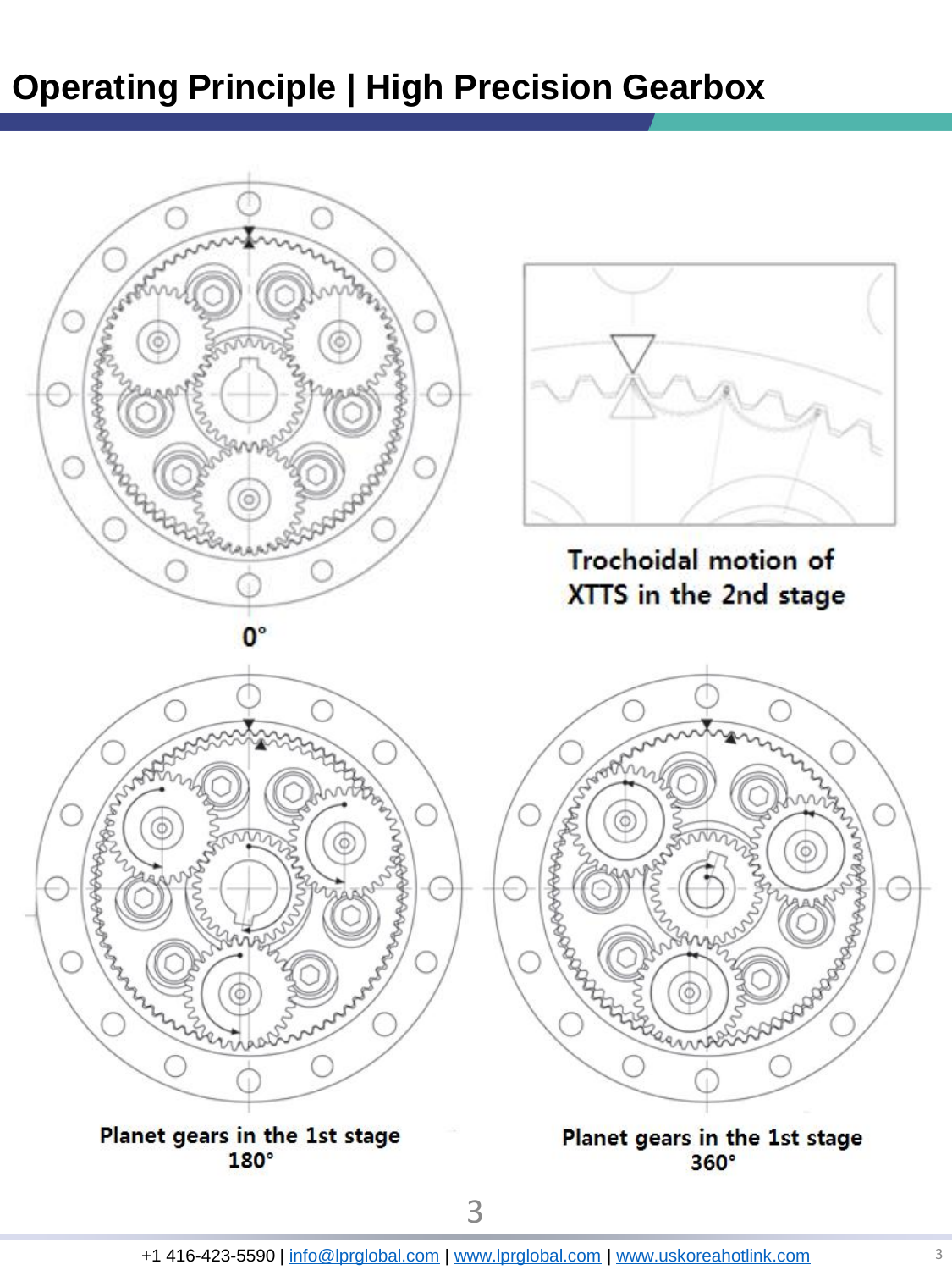The 3 axes eccentric cams reduce speed by moving the conjugate planet gears a distance equal to the difference in the tooth between the ring gears and conjugate planet gears for each rotation. If the 3 axes eccentric cams rotate clockwise and the ring gear is fixed, the conjugate planet gear will rotate (or roll) counterclockwise at a slower speed. It ultimately rotates the output flange through the multitransmission structure of the isometric layout.

Any one of the three parts  $-$  the sun gear in the first stage (the input gear), the XTTS gear meshed main frame, the conjugate planet gears – can be fixed, and the other two can be used interchangeably as input or output.

Xeno-Quadro<sup>®</sup> Diagram





4